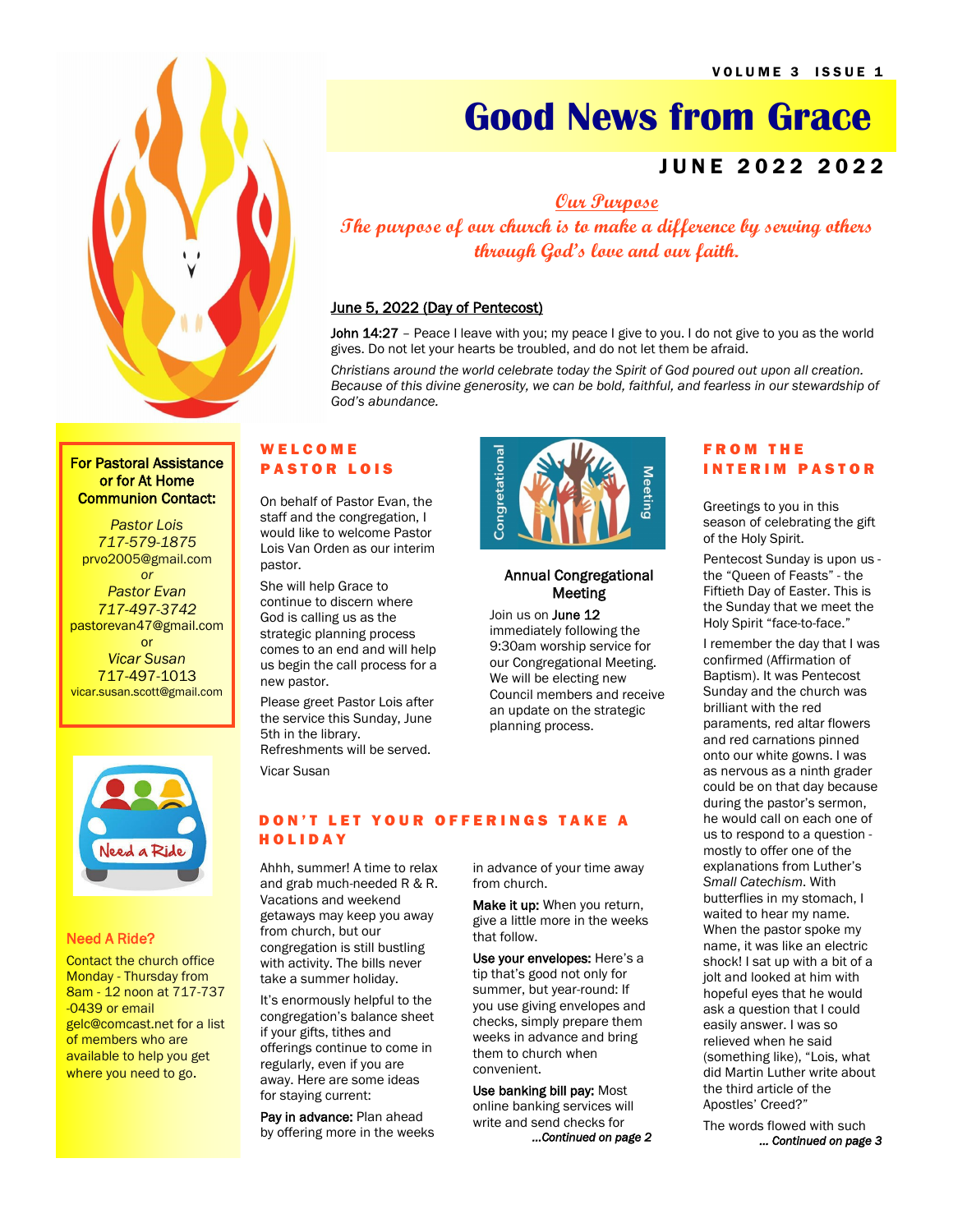#### *...Continued from page 1*

you. Just plug in the church address, the amount of the gift and how often you want it sent. Viola! You're done!

Enroll in electronic giving: Use the congregation's online giving portal to regularize your gift, tithe or offering.

## Give monthly or quarterly: Sometimes it's hard to

anticipate how many Sundays you'll be away from church. Planning your gift, tithe or offering for monthly or quarterly can keep you current. Of course, these methods are beneficial not only for the summer months, but also for the whole year through. Those who embrace giving as a spiritual discipline often find that their lives of faith are enriched, and their sense of joy and fulfillment is deepened. Choosing a regular -giving strategy can help you to discover the joys of generosity.

*--Rob Blezard*

*Copyright © 2022, Rev. Robert Blezard. Reprinted by permission. Rev. Blezard serves as pastor of St. Paul's Lutheran Church, Aberdeen, MD, and as content editor for [www.stewardshipoflife.org.](http://www.stewardshipoflife.org)*



#### GYG Schedule

**June** 19-25 Confirmation Camp

July 23-29 LutheranHANDS Mission trip to Minneapolis, MN

[CLICK HERE](https://b09c93a5-c12d-425b-9eac-2de470f65c89.filesusr.com/ugd/f68493_630a778947f140e1abb7f6de44fc3f17.pdf) to view the full 2021 - 2022 GYG Schedule.

# Youth Food Cards

In the dollar amounts of \$ 25, \$50, and \$100 are available at the office Monday - Thursday from 8am - 12noon. Contact Chris at 717-737-0439 to let him know when you plan to stop in. Checks should be made to GELC with Youth Food cards on the memo line.



# SAVE THE DATE: OUTDOOR MOVIE NIGHT IN GRACE PARKING LOT



Friday, July 8 8:00pm games & snacks 8:30pm movie

The Fellowship & Arts Committee will be showing the Disney animated film Lilo & Stich

Bring a chair or blanket Fresh popcorn and Rita's Italian Ice will be served

To quote the movie, "Ohana means family. Family means no one gets left behind". So bring your family and friends to enjoy a movie night under the stars.

Please park in the secondary church parking lot or in the street.

PENTECOST IS ABOUT THE GIFT OF THE HOLY SPIRIT WHO EMBOLDENS THE DISCIPLES' WITNESS TO THE DEATH AND RESURRECTION OF JESUS AND GIVES

BELIEVE THEIR MESSAGE









# *We hold in prayer especially this week…*

Noah Helwig, Elijah C., Sandy Yetter, Russ Weber, Barry Fenicle, Mary Heverling, Mary Ann Osswald, Michael, Danielle Pizzolatto and their children: Dominic, Caroline & Gabriel, Lori Weber, Sue Gasswint, Joe Jackson, Debbie Aldridge, Kay Lee, Yvonne Gettys, Patti Reed, Diane Brokenshire, Sudy Stoll, Keith Downs, Garry Murray, Vernon Frazier, and Dean Jury.

# *We hold in ongoing prayer…*

Darlene M., Gladys Cline, Margaret Knupp, Kathryn Tuckey, Pastor Molly Haggerty, Frank Blizzard, Gerry & Sara Jane Crawford, Mary Louise Shetter, Charlie Buchanan, Joyce Allan, Sis Hoffman, David Harman III, Howard Lauver, Priscilla Walter, Lesly Richards, Eileen McCann, Mike Lutz, and Destiny Glenn.

# *We also hold our shut-ins in prayer:*

Louis Lore, John Hench, Shirley Hughes, John Shuey, Betty Bennett, and Dick Cromer.

*If you have family members or friends on the prayer list please notify the church office (717-737-0439 or gelc@comcast.net) each month with updates. Your input helps us maintain the prayer list since we are not aware of the changes in the health status of those on the list.* 



THE POWER FOR THOUSANDS TO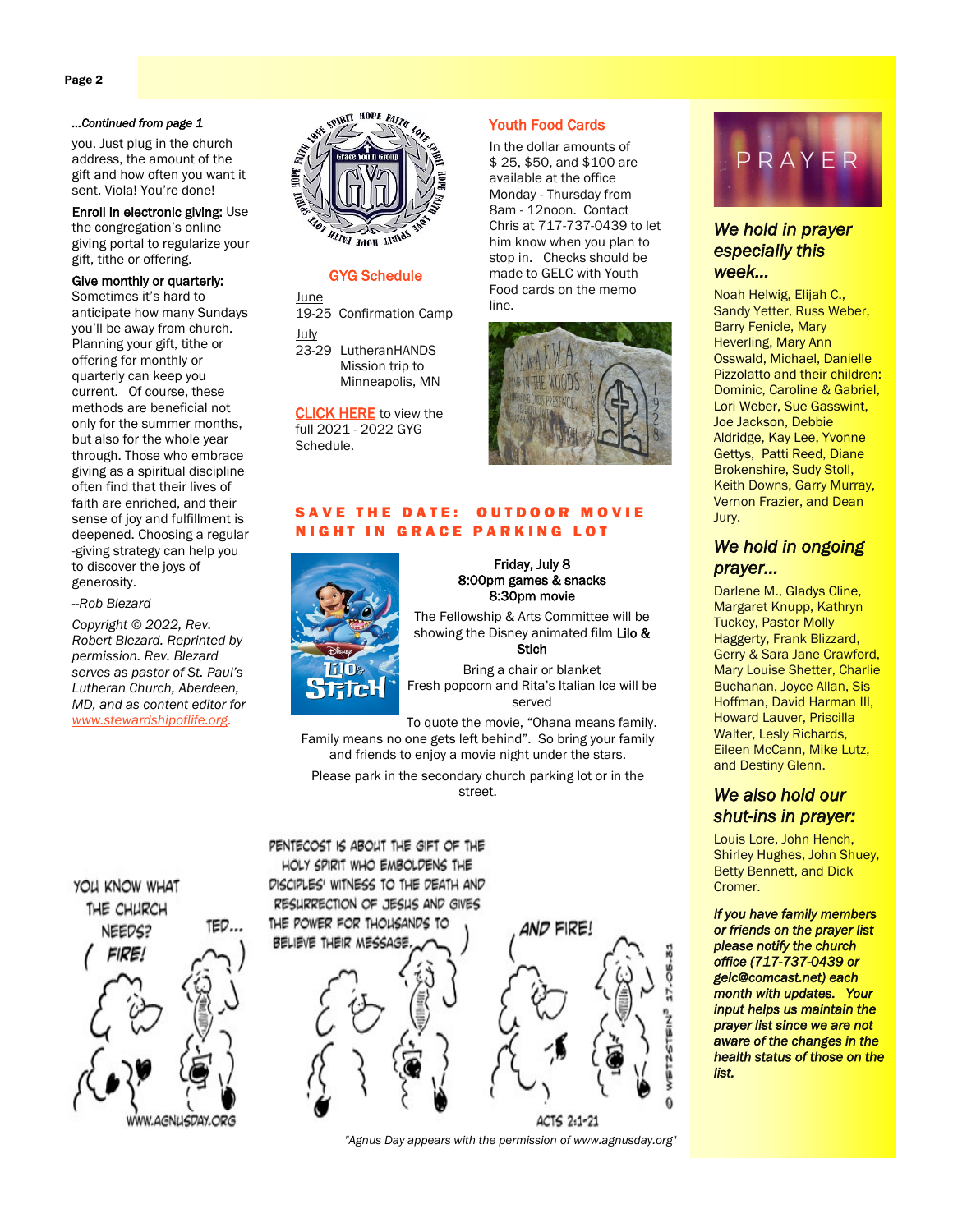

#### 75th Anniversary **Celebration**

If you were unable to attend the luncheon and would like to view the program portion or the slideshow showcasing images from over the last 75 years, it is on the church website at www.gracecamphill.org or **[CLICK HERE](https://www.gracecamphill.org/75th-anniversary-celebration).** 

If you have memories or photographs to share please continue to send them in! We would like to include them in the newsletter throughout 2022! Images and stories can be emailed to Diane at deppengelc@gmail.com or by dropping them off at the church office Monday-Thursday 8am to 12noon.

#### Did You Know….

- The first Friday of June is National Donut Day - Everyone's favorite breakfast treat has a dedicated day of celebration. There are many flavors of donuts to satisfy your sweet tooth. Pick up a dozen to share and get ready to become the most popular person in the office.
- June 7 is National Chocolate Ice Cream Day - Ice cream is a quintessential warmweather treat. To celebrate National Chocolate Ice Cream Day, grab your favorite cocoa-flavored cold treat and enjoy it outside for a mid-day break—just be sure to finish it before it melts.

#### ...*Continued from page 1*

ease because this was (and still is) one of my favorite explanations out of the whole *Small Catechism*:

*"The Third Article on being made Holy" I believe in the Holy Spirit, the holy catholic church, the communion of saints, the forgiveness of sins, the resurrection of the body, and the life everlasting. Amen.*

What is this? Or What does this mean?

*I believe that by my own understanding or strength I cannot believe in Jesus Christ my Lord or come to him, but instead the Holy Spirit has called me through the gospel, enlightened me with his gifts, made me holy and kept me in the true faith, just as he calls, gathers, enlightens, and makes holy the whole Christian church on earth and keeps it with Jesus Christ in the one common, true faith. Daily in this Christian church the Holy Spirit abundantly forgives all sins - mine and those of all believers. On the last day the Holy Spirit will raise me and all the dead and will give to me and all believers in Christ eternal life. This is most certainly true.*

I have been, and still am, greatly humbled by the opening statement - "that by my own understanding or strength I cannot believe in Jesus Christ my Lord or come to him…" We need the gift of the Holy Spirit to be in relationship with Jesus. We need the power of the Holy Spirit to swoop into our lives, to set us on the path that God has in store for us, and to fill us with wisdom and understanding to do God's

will. We need this "advocate," this "comforter," to be with us at all times, especially when the darkness of sin and times of trial surround us. We need the wisdom of the Holy Spirit to guide us in our thinking. We need the gift of the Holy Spirit to make us and to keep us holy.

Lest we forget, the third article of the Apostles' Creed also speaks to congregations. Communities of faith are to be open to the gift, the presence, the power and the wisdom of the Holy Spirit - to be in relationship with Jesus Christ through Word and Sacrament and at all times (that is, remembering that Christ is at the center of all that we think, say and do - not any one of us!), to be in a healthy relationship with one another, to gather in faith to worship the triune God, to hear the Gospel proclaimed in new and wondrous ways, and to be the holy ones that belong to the body of Christ.

As I wrote last week: We just never know how the Spirit is going to work in our lives and in our faith communities. Be open to the voice of the Spirit and go where it guides you, for you will not be disappointed.

The apostles were stirred by the gift of the Holy Spirit on that Pentecost after Jesus' Resurrection. Let us continue to be stirred by this wondrous gift that Jesus gives to all of us to proclaim the good news and to usher in the Kingdom of God, for we will not be disappointed!

Celebrating with you, the Gift of the Holy Spirit,

Pastor Lois Van Orden

# E L C A F E D E R A L **CREDIT UNION**

Did you know that members and employees of ELCA Congregations can join the [ELCA Federal Credit Union?](https://community.elca.org/page.redir?target=https%3a%2f%2fwww.elcafcu.org%2f&srcid=305347&srctid=1&erid=4d8aef95-629c-4004-b795-226f33dc513c&trid=4d8aef95-629c-4004-b795-226f33dc513c)  New and existing members can take advantage of several benefits, including:

- No-fee checking accounts with no monthly maintenance, minimum balance or overdraft fees.\*
- Great low rates on auto loans, up to 45% less than the national average.\*\*

*\*When you sign up for free overdraft protection from your savings account or personal line of credit.* 

*\*\*Rates on auto loans are up to 45% less than the national average based on rates reported by Bankrate on 4/6/2022. Rates are subject to change. The ELCA Federal Credit Union reserves the right to modify the offer terms without notice. This advertisement is brought* 

*to you by the ELCA Federal Credit Union. The ELCA Federal Credit Union is federally insured by NCUA.*

# V O L U N T E E R S N E E D E D

We are especially in need of volunteers for:

Sound Team - the people on this team take care of the sound system for Sunday worship. Training is provided for any interested member. If you'd like more information on the Sound team please contact the church office at 717-737-0439 or gelc@comcast.net.

# **TRIP TO OBERAMMERGAU**

Pastor Evan, Carolyn and six members of Grace will be traveling June 11 - 20 touring Switzerland as well as going to Oberammergau for the Passion Play. Please keep these travelers in your prayers.

Pastor Evan will be out of the office from

June 10 - 21 so please contact either Pastor Lois or Vicar Susan for assistance.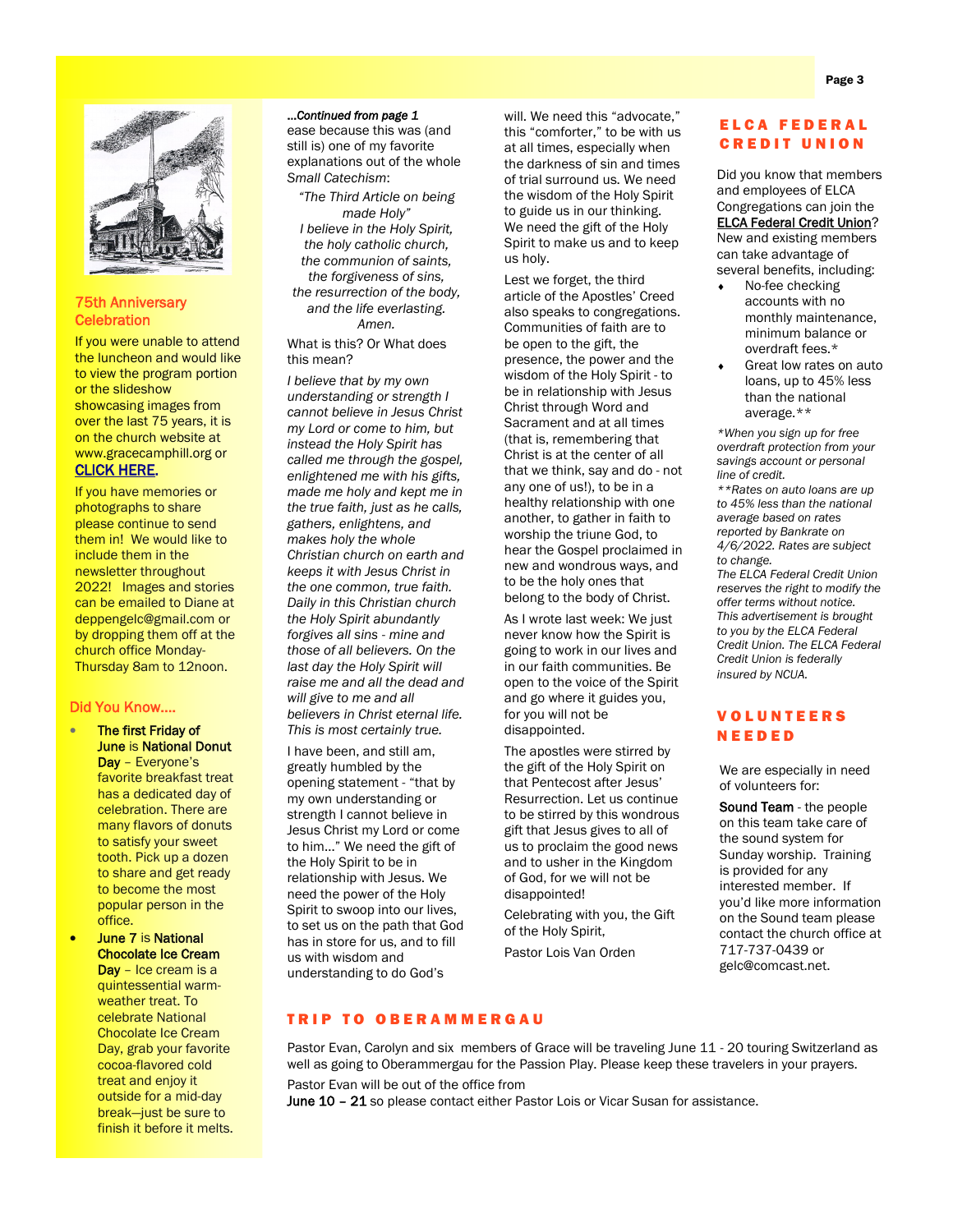# FIVE LESSER-KNOWN CHILDREN'S FANTASY SERIES THAT POINT TO THE GOSPEL

*Meet a new generation of authors picking up where Lewis and Tolkien left off.* KATHRYN BUTLER | WWW.CHRISTIANITYTODAY.COM

When COVID-19 seized the world, and our kids, wideeyed, first voiced their fears, our family devotions helped assure them that nothing, not even a pandemic, could wrench them away from God's love. And the quieter moments spent cuddled on the couch, steeped in the magic of Narnia and Middle Earth, reminded them of that truth.

In challenging times, stories that point children to the gospel are as vital as air. J. R. R. Tolkien argued that imaginative stories so thrill us because they echo the greatest story of all: our salvation through Christ. Great children's literature with themes of sacrifice, redemption, love, and radical hope offers families tangible and memorable reminders of the truths they read in Scripture, truths that carry us safely through the storms of this broken, fallen world. Reading and discussing great books with your kids can be a ministry unto itself.

C. S. Lewis and Tolkien have offered families rich opportunities for reflection for nearly a century, but over the past two decades another generation of Christian authors has lavished our bookshelves with vibrant stories. These books, imaginative and infused with their authors' convictions, promise to inspire young minds and nourish old souls for years to come. Peruse the following list, consider incorporating it into your own family routine, and marvel at the hope, the glory, and the happy ending embedded in these stories.

#### [The Wingfeather Saga](http://www.amazon.com/dp/059323569X/?tag=christtoday-20) by

Andrew Peterson Christian musician and author [Andrew](https://kindredgrace.com/interview-with-andrew-peterson/)  [Peterson](https://kindredgrace.com/interview-with-andrew-peterson/) wrote the Wingfeather Saga "to tell a story that would strike a little match of hope in a kid's heart that the light is stronger than the darkness," as he explained in an [interview.](https://kindredgrace.com/interview-with-andrew-peterson/) His series more than delivers on that goal. Imaginative and witty, with moments that alternate between sidesplitting hilarity and aching beauty, the Wingfeather Saga offers families a rich readaloud experience that sparkles with gospel themes.

## [The Green Ember series](http://www.amazon.com/dp/B086Q6T5GS/?tag=christtoday-20)

by S. D. Smith Author S. D. Smith [describes](https://sdsmith.com/) his Green Ember series as "a new story with an old soul." Even a cursory read hints at his meaning, as he interweaves threads of beloved old tales with the hope of the kingdom to come.

With echoes of *Watership Down* and *Mrs. Frisby and the Rats of NIMH*, *The Green Ember* chronicles the struggles and triumphs of Picket and Heather, two orphaned rabbits fighting to free the kingdom of Natalia from the clutches of the evil Morbin Blackhawk and his savage wolf army. The books offer children of all ages not only a hefty dose of gripping adventure, but story arcs of fall and redemption, sacrifice, and hope of a new world. One of the main characters, a prince who returns after presumed death to save the kingdom, is a clear figure of Christ.

Perfect as a family readaloud, *The Green Ember* is sure to inspire the youngest members of your family to muster their courage and venture into the unknown, "till the Green Ember rises or the end of the world!"

#### [The Wilderking Trilogy](http://www.amazon.com/dp/B074CJJ1YT/?tag=christtoday-20) by Jonathan Rogers.

Alligators, Celtic fortresses, and King David. Only the most talented writer could weave these disparate threads into a cohesive,

convincing narrative, and thankfully, Jonathan Rogers is just that sort of author. In his Wilderking Trilogy, Rogers retells the story of King David in a fictional setting that seems part medieval kingdom, part Louisiana bayou. With his gifts as a writer on display, he unites these unlikely elements into an engaging, moving story that will ring familiar for even the youngest Bible scholar.

Although Bathsheba doesn't appear in these books (to the relief of parents everywhere), Rogers's depiction of the tension between the protagonist Aidan Errolson and the jealous King Darrow offers rich opportunities to discuss David's conflict with Saul. Study these passages with your kids beforehand and enjoy the ride as Rogers guides your family through backwoods and swamps, offering glimpses of bravery, loyalty, and grace along the way.

#### [The Mistmantle Chronicles](http://www.amazon.com/dp/B09JYHW4HS/?tag=christtoday-20)

by M. I. McAllister Who knew a story about anthropomorphic squirrels could be so profound? In her Mistmantle Chronicles, British author Margaret McAllister offers families a beautiful, heart-wrenching story in lovely prose as Urchin the red squirrel combats the sinister forces threatening his island.

As the wife of a retired Methodist minister and the author of vivid retellings of Bible stories, McAllister weaves religion overtly through her narrative, referring to God as "the Heart," a creator who is good, loving, and true. She also reflects upon sin and our propensity to do what is right in our own eyes. While these books have the elegance and whimsy of Beatrix Potter, they deal in much weightier themes, and sensitive

readers will want a parent close by. One caveat about this series: The later books are out of print and hard to find. The publisher reprinted the first two books last year, and we can only hope to see the entire series eventually!

#### [100 Cupboards series](http://www.amazon.com/dp/B07F7PJXPN/?tag=christtoday-20) by N.D. Wilson

Calling all tweens and teens! *100 Cupboards* chronicles the perilous adventures of Henry York, a boy who discovers magical doors that transport him to other realms. During his journey he accidentally frees an evil sorceress bent on overtaking the world, and Henry and his family spend the next two books fighting to save humankind.

N. D. Wilson grew up on a healthy diet of classic literature, and *100 Cupboards* hints at this influence, with some details reminiscent of Arthurian legend. The books also feature themes of good versus evil, sacrifice for others, and redemption.

As a caution, these books, while thrilling and compelling, are too scary for most young readers; the antagonist is truly creepy, and there are some grotesque descriptions and violence that might induce nightmares. While the other books on this list are great read-alouds for many ages, this one is best reserved for kids 12 and up.

*Kathryn Butler is a trauma surgeon turned writer and homeschooling mom. She is the author of Between Life and Death: A Gospel-Centered Guide to End-of-Life Medical Care and Glimmers of Grace: A Doctor's Reflections on Faith, Suffering, and the Goodness of God. The Dragon and the Stone, the first volume of her middlegrade children's fantasy series the Dream Keeper Saga, releases the week of May 16, 2022.*